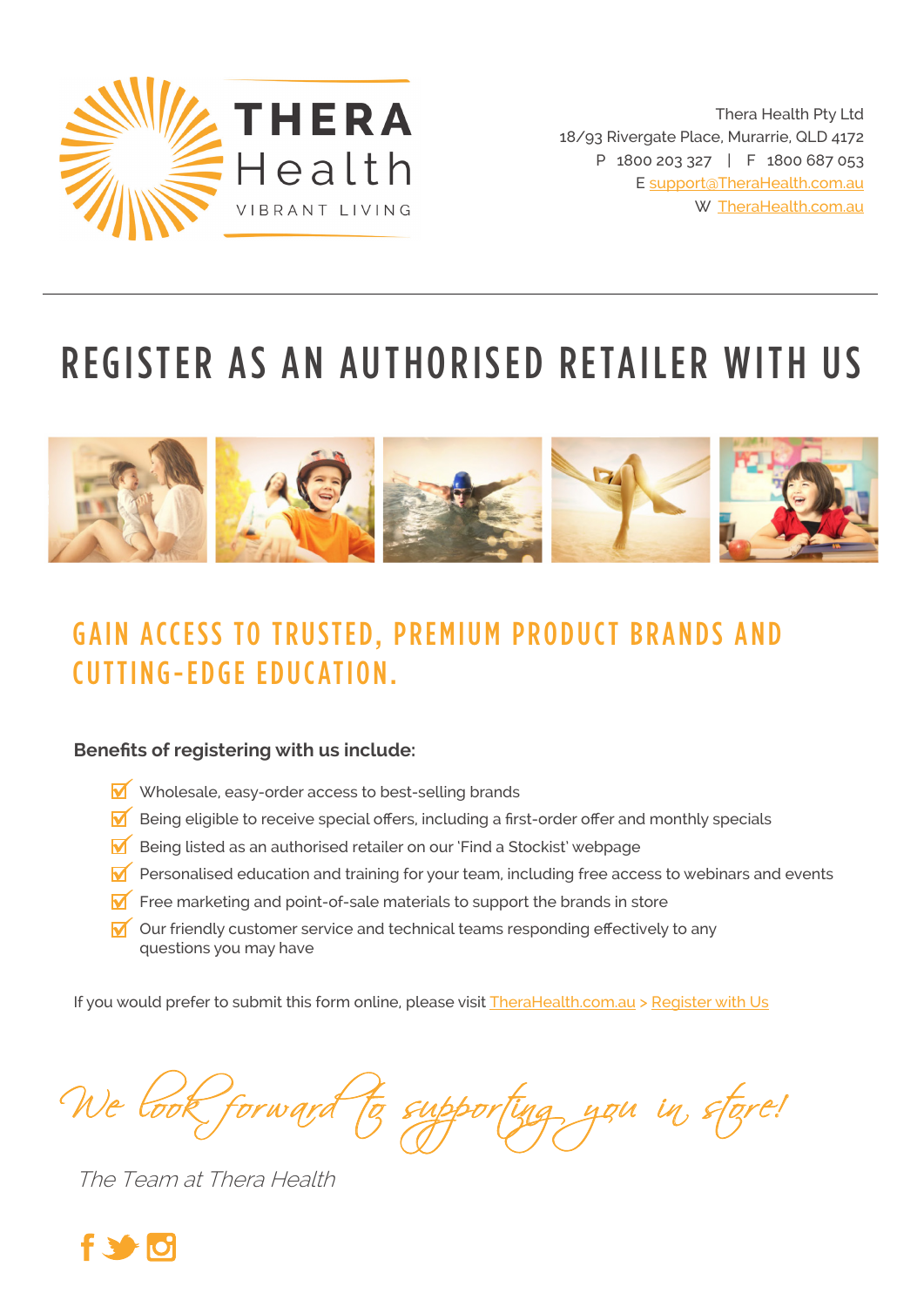# **RETAIL ACCOUNT APPLICATION**

**All fields with \* must be completed**

### 1 WHAT CATEGORY DOES YOUR BUSINESS FALL UNDER? **\***

| Pharmacy / Dispensary             | Supplement Exporter                 |  |
|-----------------------------------|-------------------------------------|--|
| Health Store / Health Food Shop   | Healthcare Practice-please specify: |  |
| Massage or Beauty Therapist       |                                     |  |
| Fitness Instructor / Gym Facility | Other-please specify:               |  |

## 2 COMPANY DETAILS

| Full Legal Name of Business *   | ABN *          |             |
|---------------------------------|----------------|-------------|
| Trading Name (if different) *   |                |             |
| Contact Person *                | Position *     |             |
| Contact Person Email*           |                |             |
| Postal Address *                |                | Post Code * |
| Delivery Address (if different) |                | Post Code   |
| Company Ph*                     | Mobile         |             |
| Company Email *                 | Accounts Email |             |
| <b>DIICINECC TVDE *</b>         |                |             |

#### **BUSINESS TYPE**

Sole Enterprise Partnership Company

For Partnerships and Companies, please provide full name and address of Proprietors/Directors/Partners:

**Prepay Account** 

## **BILLING**

### PLEASE SELECT PREFERRED PAYMENT OPTION \*

#### 30-day Credit Account

| Credit references must be supplied. Thera Health reserves the right<br>to withdraw credit facilities at its sole discretion. | You will prepay all products by credit card.<br>Credit Card Details (Visa or Mastercard only): |  |  |  |
|------------------------------------------------------------------------------------------------------------------------------|------------------------------------------------------------------------------------------------|--|--|--|
| Our bank account details for payment are:<br>NAB: BSB 083 004 ACC 126 101 704                                                | Exp<br>No.                                                                                     |  |  |  |
| We also accept cheque, Visa and Mastercard.                                                                                  | Name on Card                                                                                   |  |  |  |
|                                                                                                                              | (Credit references below are not required for Prepay Account)                                  |  |  |  |
| Please supply two credit references.                                                                                         |                                                                                                |  |  |  |
|                                                                                                                              | Ph                                                                                             |  |  |  |

|  | $\sim$       |  |
|--|--------------|--|
|  | $\mathbf{C}$ |  |

Other distribution companies preferred.

**I**I/We hereby give Thera Health the authorisation to investigate our Credit References.